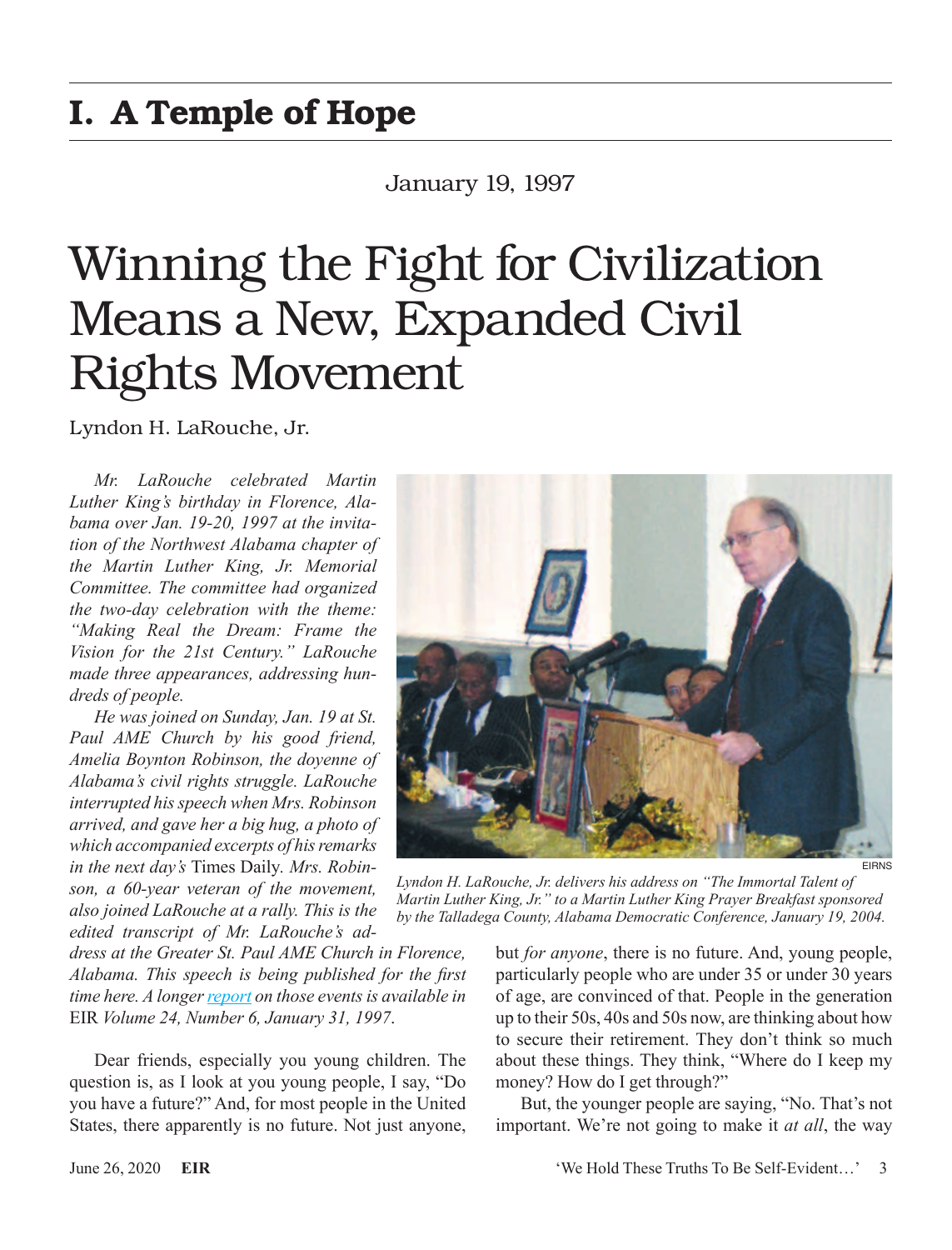things are going." And, the young people under 35 and under 30, *are right*. If things continue to go the way they're going, there is no future worth mentioning. Oh, human life will go on, a dark age, perhaps 20 percent of the world's population size will continue. Life expectancy will drop by about half of what it is today—if things go the way they're continuing to go.

Children see, and young people see that in hospitals, there are officials coming from insurance companies and other institutions, and hospitals, going up to someone who's a little bit ill, and saying, "Would you please sign this 'Do Not Resuscitate' paper?" Which means that if you collapse, nothing will be done to bring you back to life. You'll be allowed to die. People are being *starved* to death so they will die—in hospitals. These kinds of things: care that used to be available, is no longer present. You don't even have to make a personal decision: if you remove a hospital from a certain area, or deny people access to medical care, they will die. There'll be an increase in the death rate.

And, when you think back, it's getting worse, and worse, and worse.

#### **The Importance of the Civil Rights Movement**

The question is: Can it be changed? And, this is the

kind of thing you think about when you celebrate the birthday of Rev. Martin Luther King. I have a very special view of him, probably not unique. There are many people, perhaps, who would precisely share my view of the matter. But, let me share it with you, and state how the memory of Martin Luther King addresses the question, Do we have a future for our young children? Can we change things so that there *will be* a future for our children?

As it's been revealed, I

was born in 1922. When I came back from overseas, I was still a young man. And, things suddenly got bad. We'd come out of a depression. Roosevelt had (not Roosevelt Bell, but Franklin Delano Roosevelt; he would do the same for you if he could, if he had the opportunity); and, under conditions of war, we had returning on one another.

It wasn't Joe McCarthy that unleashed terror in this country, it was Harry Truman. People moved out from despair of the depression, into the *hope* which was born in people in military service and others, during the wartime period, and then to be plunged back into a depres-





*U.S. troops returning home aboard the* USS General Harry Taylor*, August 11, 1945.*

vived this impoverished, pitiful, despairing nation. We had built the most powerful economy on this planet, out of the ashes of the depression. And, the war was over, and somebody decided to do it all over again, to sink it back into a depression. That fellow was Harry Truman. People who advised him to do so.

So, people came back from the war. They had gone to war out of a depression, had been called into military service. Their families had worked in the factories, or worked on the farms, to provide the succor to keep this nation going, both in military goods and otherwise, to go through this terrible war. They came back, the war had ended, and they were back in a depression. And, that's one of the things that went wrong with this nation. It became demoralized, it became bitter, and we began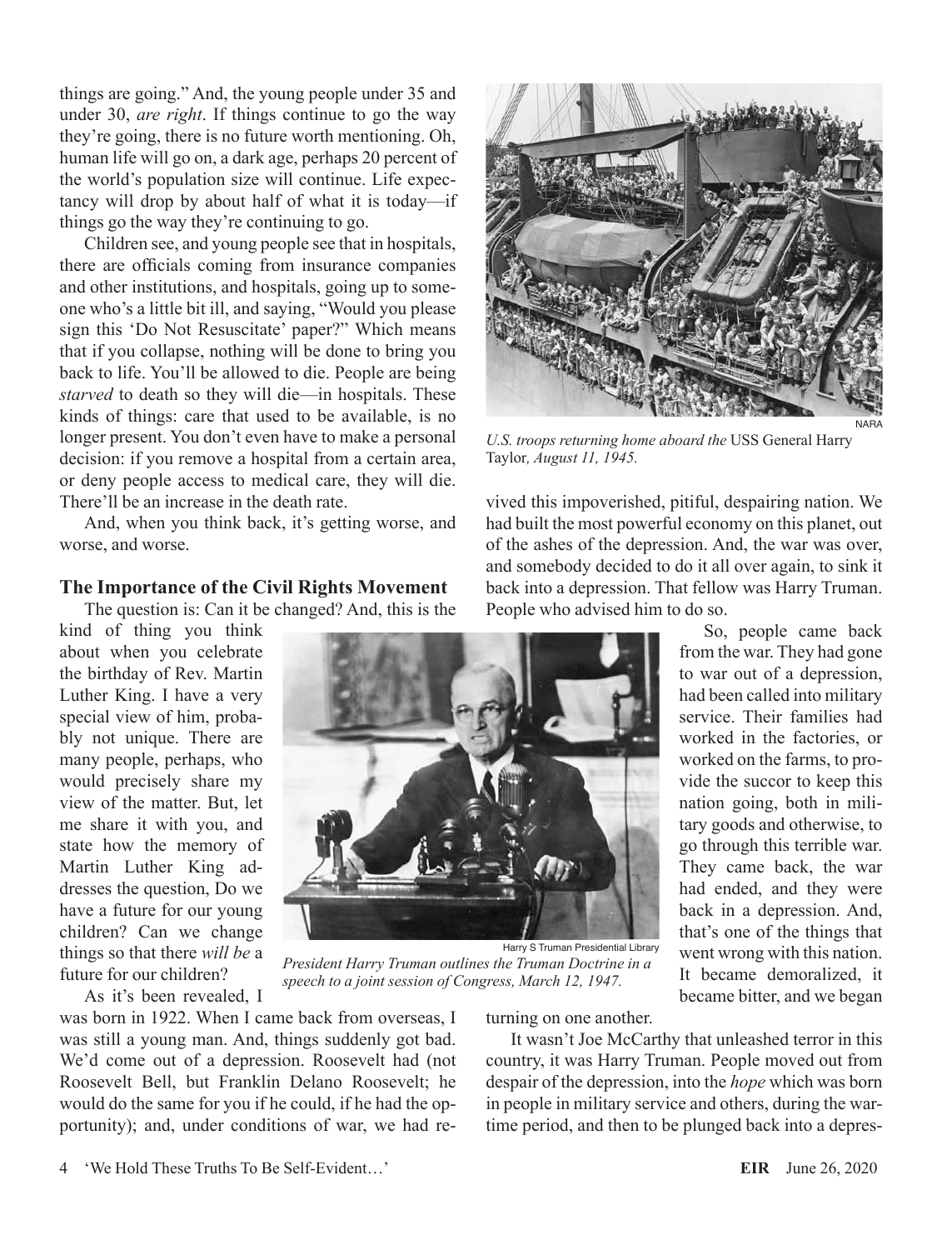sion again, and people turned mean, very mean. They were no longer concerned about their neighbor, no longer concerned about the world in general.

They were concerned about their family security, their economic security, basically saying:

Look, I've got five years military service to make up. I've got to get the house bought, the house built. I've got to start my family. I've got to worry about my family. My wife and I, we have to worry about our family. *We can't be concerned about the neighbors! We've got to think about our career*. We've got to think about OUR PERSONAL FUTURE, OUR ECO-NOMIC SECURITY. And, before I say

anything, I'm going to think whether what I say will affect my security, my financial security. Can I lose a job by saying the wrong political thing, or expressing an unpopular opinion? Can I be thrown on the unemployment rolls, like back in the Depression, by saying something which is deemed unpopular, by perhaps the FBI, or Harry Truman, or somebody else?

I will say nothing, I will not *think*! I will not look to the right or the left. I will look straight ahead, at my personal financial security. And, I will sacrifice a neighbor, I will sacrifice anybody, for *my personal financial security*.

And, out of that, came this meanness, which took over 95 or more percent of our returning people from World War II. And, out of that meanness came, later, Joe McCarthy, who was simply the clown in the street, who was created by the meanness inside the majority of my generation.

Now, there were many good things that were done in the postwar period, during the past years, since 1945, since the war ended. Many good things were done by many people in the United States. The space program, which was started here in Florence, in part, and then moved over to Huntsville, because some Senator thought it would be nicer over there. That was a good thing. Many other good things were done.

But, in terms of the policies which have run the United States in the postwar period, there was only one



*Martin Luther King speaks to an anti-Vietnam war rally at the University of Minnesota in St. Paul, April 27, 1967.*

change in policy which, today, was any good. And, that change in policy was effected in two bills which President Johnson put through the Congress, and signed himself: the civil rights bills of the 1960s. Those bills were not simply the personal effort of President Johnson, or others. They were the result of the work of a movement, which is known as the civil rights movement.

Now, the civil rights movement wasn't born in the 1950s, it wasn't born in the 1960s. The civil rights movement was born as soon as there was slavery in the United States, because there was always somebody struggling against slavery, and I'll come back to that again.

But, the difference was that the civil rights movement had created around itself a leadership, in a time which was capable of making the civil rights movement the cause of, also, a change in policy in the United States.

Now, in this process, one young man was chosen, by the hand of Providence, to head up that movement. His name was Martin Luther King. He was a young minister who was sort of picked out of a crowd one day, by a wise old man who said, "I'm not going to lead the civil rights movement. This young minister is the man I recommend," and Martin Luther King stepped forward. And, he took the mantle of responsibility which was given to him by that group of ministers, and he went on, through struggle after struggle, to provide a very special kind of leadership for that movement.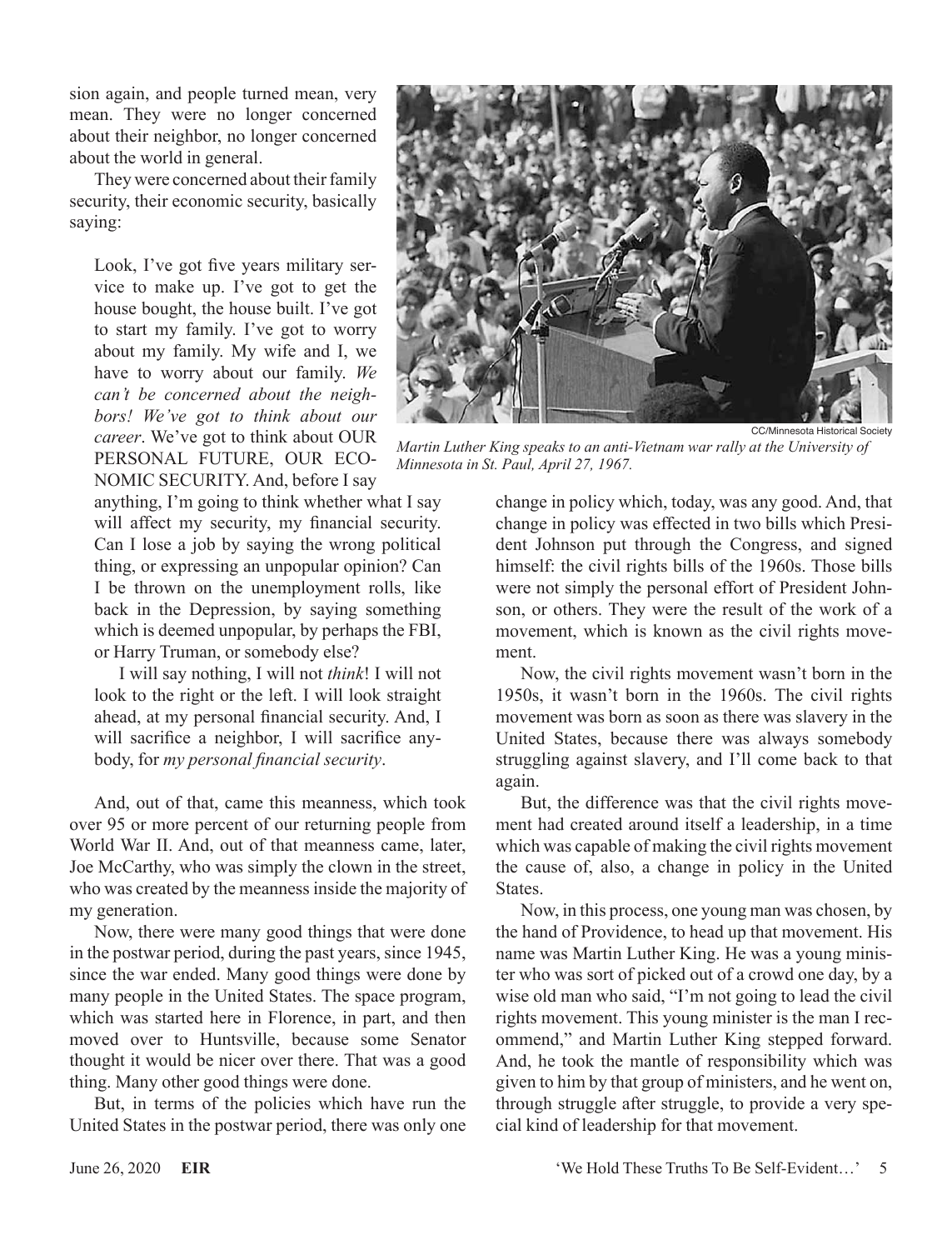#### **True Christianity the Only Way to Defeat Racism**

Now, throughout it all, there was one thing which is outstanding about Martin; outstanding for me. See, Martin is a Christian, in the truest sense of the term. And, to understand the civil rights movement's achievement, you have to understand that.

Because you had two groups of people who were inside the civil rights movement. You had one group of

people who were Christians; and, I'll come back to that, which is my main point. But, you had another group, such as people from the Communist Party and others, who had a different view, but who supported the civil rights movement, and did some good with their support. Various kinds of secular people who were *not* Christians, or even anti-Christians. But, they had a different philosophy.

One group said there must be racial justice: the secularist. He accepted racists, and said there may have to be racial justice. Another group, like Martin, said, "No, *there are no races*. There is an injustice which is called racism, but there is no basis for racism. That's the thing we want to get rid of."



*The March on Washington for Jobs and Freedom, August 28, 1963.*

Now, this is the secret, in my mind, of the civil rights movement. Think of those marches on Washington. Think of Martin in Washington, and think of him in terms of the address he gave just before he was murdered.

What did he represent? He said, "We're not fighting for racial equality. We're fighting *to heal this nation, and to heal this world*."

Let me get right to the point. What's the issue here, the issue today? What's the significance of being a Christian, or, in some cases, Islam, because people in Islam actually share this view, as normally do people who follow Judaism.

In *Genesis*, the first chapter, man and woman are each made in the image of God, and endowed with the power for mankind to exert dominion over the world, which is also the universe, as the space program tells us, exemplifies.

Each child, newborn child, wherever they're born, contains that spark: *made in the image of God*. A spark of genius which, if cultivated, enables that child to realize, as an adult, those powers of genius on which all

human progress depends, man's mastery over the universe. The increase in life expectancy, the improvement in the conditions of life of the household, the mastery of nature, the exploration and conquest of nearby space, and on and on.

All of the great achievements come from a power of discovery which no animal has, but which all human beings have. And, everything we have, is based on what? Discoveries of principle, discoveries of ideas, inventions which individual persons have made, which enable the entire human race, using those discoveries, to solve problems; to increase mankind's mastery of the universe; to increase life expectancy; to have family life; to get rid of child

labor, so that a child can continue in school to be educated to the ages of 16, 18, 20, 25, so they might be more fully developed; which you can't have if the parents die at the age of 30 to 35 on the average. You can't keep children in school. You can't do that, if people live in dirt poverty. Those are the conditions of child labor.

And, these discoveries have made it possible for mankind to do that. Over the course of human existence, from what we know of prehistory and history, most people in all parts of this planet, 95 percent or more of them, of every culture on every part of this planet, through the thousands of years of human existence, lived, in every culture, as slaves, as serfs, or in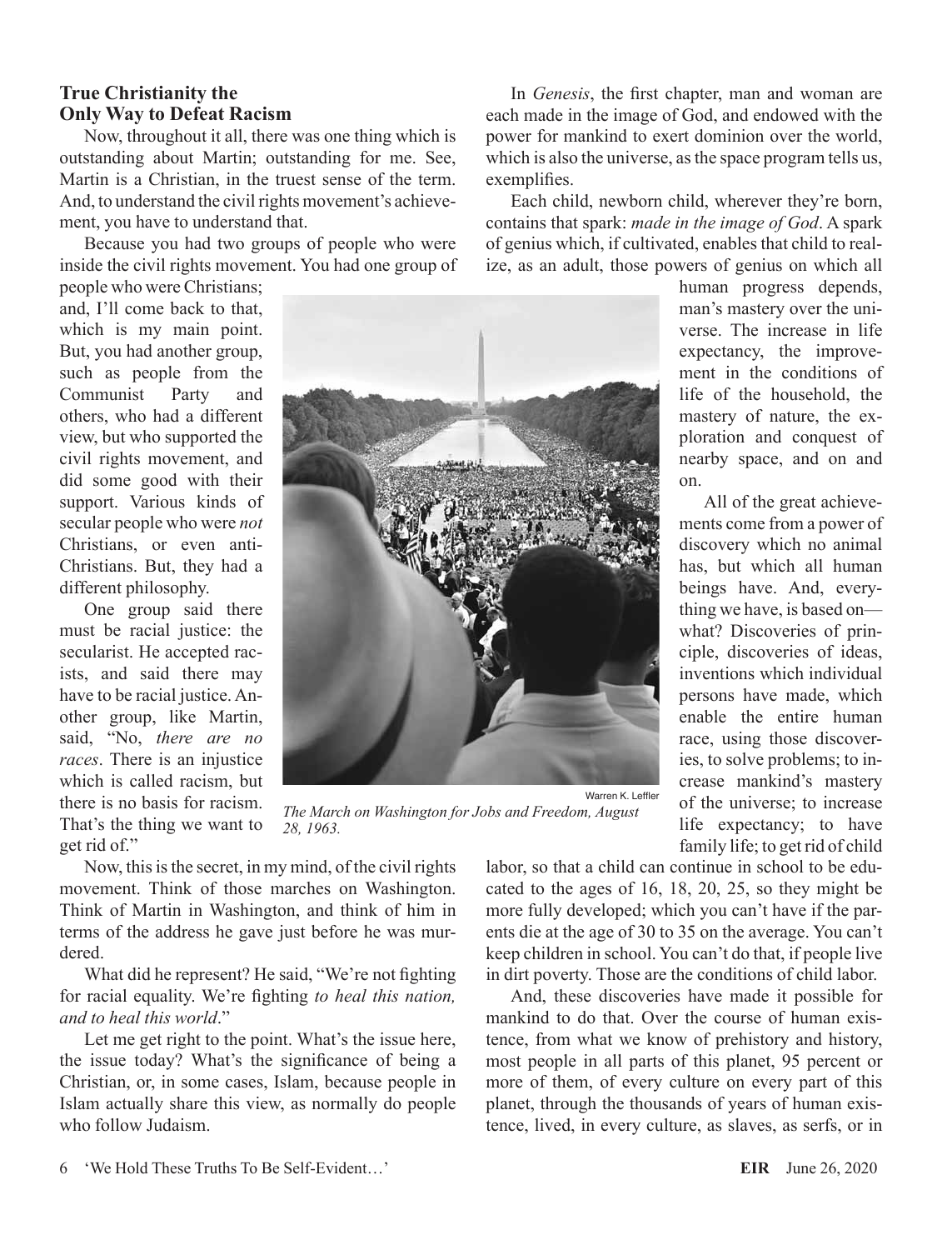even worse conditions of life. They were *not* educated, they were *not* developed. They were treated as cattle, more or less as cattle.

And, through the power of ideas of discovery, and the sharing of these ideas, and building a society which is based on that principle, we have shown, in the past 500 years of the development of modern civilization, that it is possible to provide true freedom and true expression, *to all human beings*. Not 5 percent, not 50 percent, but 100 percent. That all human beings can live

in normal family lives, or the equivalent; can live with life expectancies which reach to as much as 80 or 90 years of age, which is becoming modal today; can raise children and participate in the raising of grandchildren; that children can attend schools until the ages of 18 to 25, and can be given the opportunity to select a vocation, a profession, which has meaning for them in life.

So that, when we have run our course in a society which meets this challenge, every individual can go to their grave with a smile, or has the power to do this. Because they were born, they have found a mission which makes their life useful to the people around them, and to people in times to come. And, they can think of themselves as a person sent by God to do something, know that they have run their course, they have performed their

mission, and they can be satisfied and proud, that their life was necessary.

#### **What Makes our Lives Meaningful?**

In a religious service, what do we do at a funeral, a funeral of a member of the family or a friend? What do we do? We talk about death, but we don't talk about death. We talk about the *test of Death*.

When you see the face of Death, you are confronted with questions. And, the question is: What is the meaning of life? How shall we live? We think of a beautiful life, the life of a beautiful person, a person who we think is a gift of Providence to us. We say, "That was a good life." We mourn the death, but we rejoice in the life. We turn to children, we turn to others and say, "See that good life."

Or, we see somebody who died without accomplishing anything, and we say, "See the promise that this person had, what they might have become." Like the person, the profligate who wasted the talent given to him; if he had used the talent given to him, what his life might have been. And we might rejoice at the time of his death now for the life he had lived, had he used it.



*President Abraham Lincoln, on August 9, 1863.*

and Declaration of Independence. This nation was created for a purpose. It was a purpose which was affirmed by Abraham Lincoln, which some people deny. But, nonetheless, it's true.

*THIS NATION HAS NOT FULFILLED ITS PUR-POSE*. It is like the man with the talent who buried it, or wasted it. And, Martin said, "No! We must, in the course of the struggle for civil rights, to reverse the cruelty, the falseness, the deprivation, we must establish a principle not for *all* the people in this country, but for *all* the people in the world, that everyone has this right."

*There are no races*, because every child from every part of this planet, from every background, has that

The test of Death: Is life meaningful? And, the essential thing about freedom, is to have a meaningful life, the freedom to have a meaningful life, not only for one's own sake, but for the sake of your family, for the sake of society as a whole. To rejoice in living, to rejoice on being sent on a mission which is of some importance.

Like the person who's educated to be a physician. That's his vocation. It's not just a way of making money, it's a way of *doing good*, of providing a good which otherwise would not be available to people, perhaps advancing medical practice. And, when that person dies, we mourn the loss, or we rejoice in the life that was. That's freedom.

Now, Martin had a grasp of that, and was careful to keep the movement moving in that direction. Martin identified that by referring to the U.S. Constitution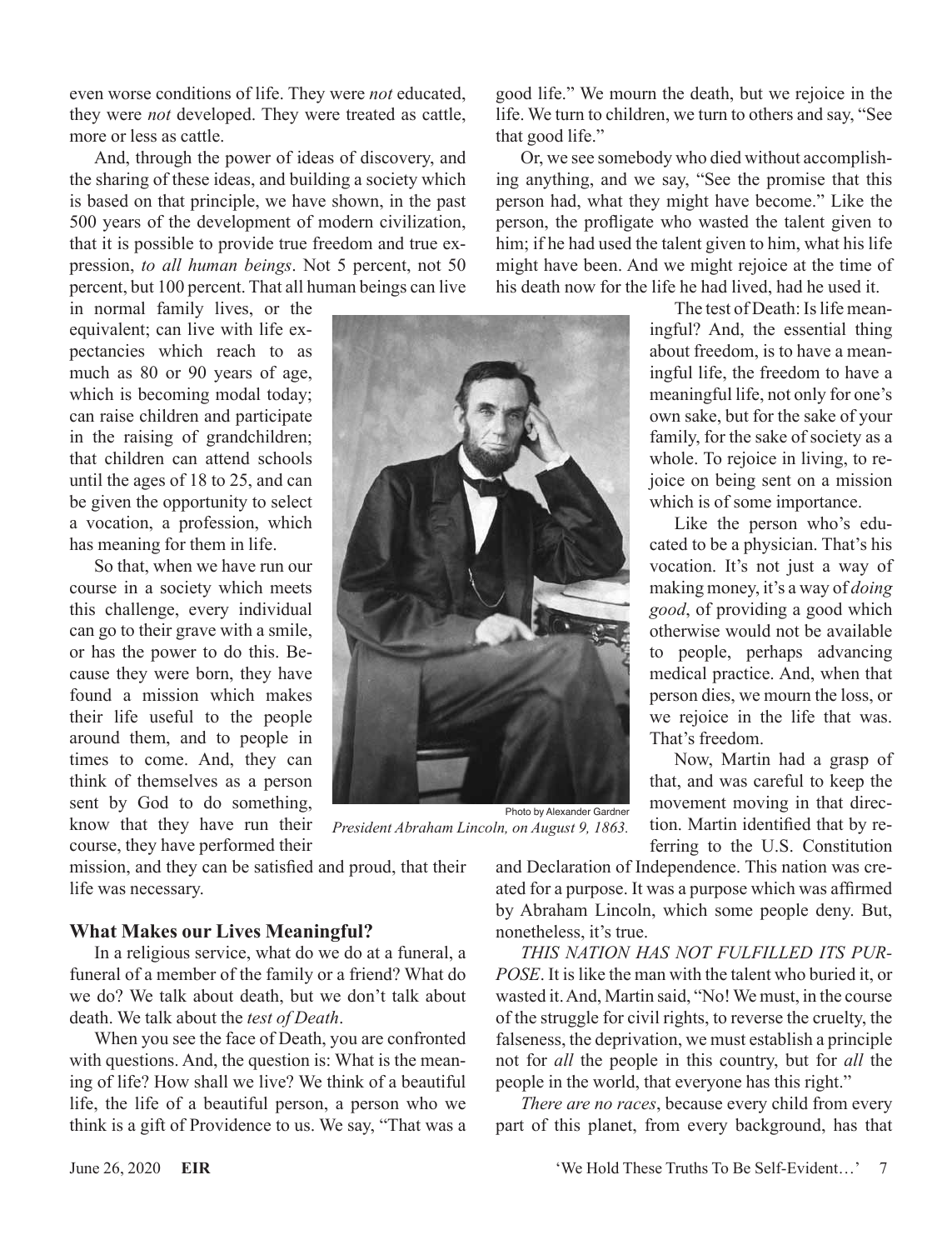same gift, which, if nurtured, can accomplish the same thing. And, our mission should be to order the affairs of this planet in such a way that *no person, that no baby born in any part of this world is denied that right: that freedom to develop, to find a vocation; the opportunity to practice a vocation, for the good of mankind; and for the fulfillment of their own life*. To live a life in which they can rejoice with the gift of living.

And, Martin had that. Those who talked about racial politics, even though many of them were well-meaning, didn't have that.

Now, what has come upon us? Martin and people associated with him, by the time he was assassinated, had induced a somewhat reluctant but consciencestricken President of the United States, Johnson, to sign

the two bills, the so-called Civil Rights bill and the Voting Rights bill. And, that was great. And, *that was the only good reform in policy, which the United States has accomplished in the past 55 years, since Roosevelt died*.

#### **Waiting for the Train to Leave the Station**

But, since 1968, we have gone nowhere. Some things have been less bad than they were before; but the fundamental problem has not been addressed.

As I've said many times, it's like a train. The passengers say, "We have a right to travel on this train." And, they protest, and get the right to travel on the train. And the day comes that the President of the United States says, "Well, I've got the Congress behind me, now you have the right to ride on that train." Fine.

So the passengers, who had some tough experience with the U.S. government, go down to the railroad station to get a ticket to get on this train. And, they're given the ticket; no problem. Very good. "Can we sit anywhere we choose?" "Yes, you can sit anywhere you choose that's available." They sit. They're on the train, and they sit, and they sit, and they sit, and they sit. The dust collects upon them.

Some man comes through and they ask him, "What's happening? When's the train moving?" He says, "It's *not* moving. The railroad just went out of business."

And, that's what happened to civil rights, for most people.

So, it was the unfulfilled promise, and there was no

leadership which was capable of replacing Martin. There was no movement. The movement dissolved. Civil rights leaders went in various directions, some to careers here, some to careers there, some to this foundation, some to this. There was no united civil rights movement of the type which had captured the imagination of a nation; which had inspired most of the people of this nation, some even reluctantly. But, they had been inspired nonetheless. It's like the man who beat the donkey on the back with a stick. He said, well, he may cry about the pain, but he was inspired to move. And, it was moved.

The movement is dead; but, it's not dead. There are people, old friends, in this room today, who I know well, who have kept the spark of the movement alive.



Neil E. Das

*A railroad boxcar, abandoned in a derelict section of St. Louis, Missouri, typifies the rot of the post-industrial economy, February 20, 2011.*

But, the movement, the train has not moved. Some of the cars have collapsed. Eh? The conditions have become worse for many people.

For example, you take the typical American. Now, if you look at the typical member of the labor force, that is, the person who either has a job, or is looking for a job, or should be looking for a job if they hadn't given up in despair. Take the typical income and production, output, of this person. Measure this income in terms of physical goods, not only in consumer goods such as housing, clothing, food, other essentials. Also, three classes of services: education, health care, and science services of various kinds.

By those standards, in the United States, in the lower 80 percent of the income brackets, but also in the United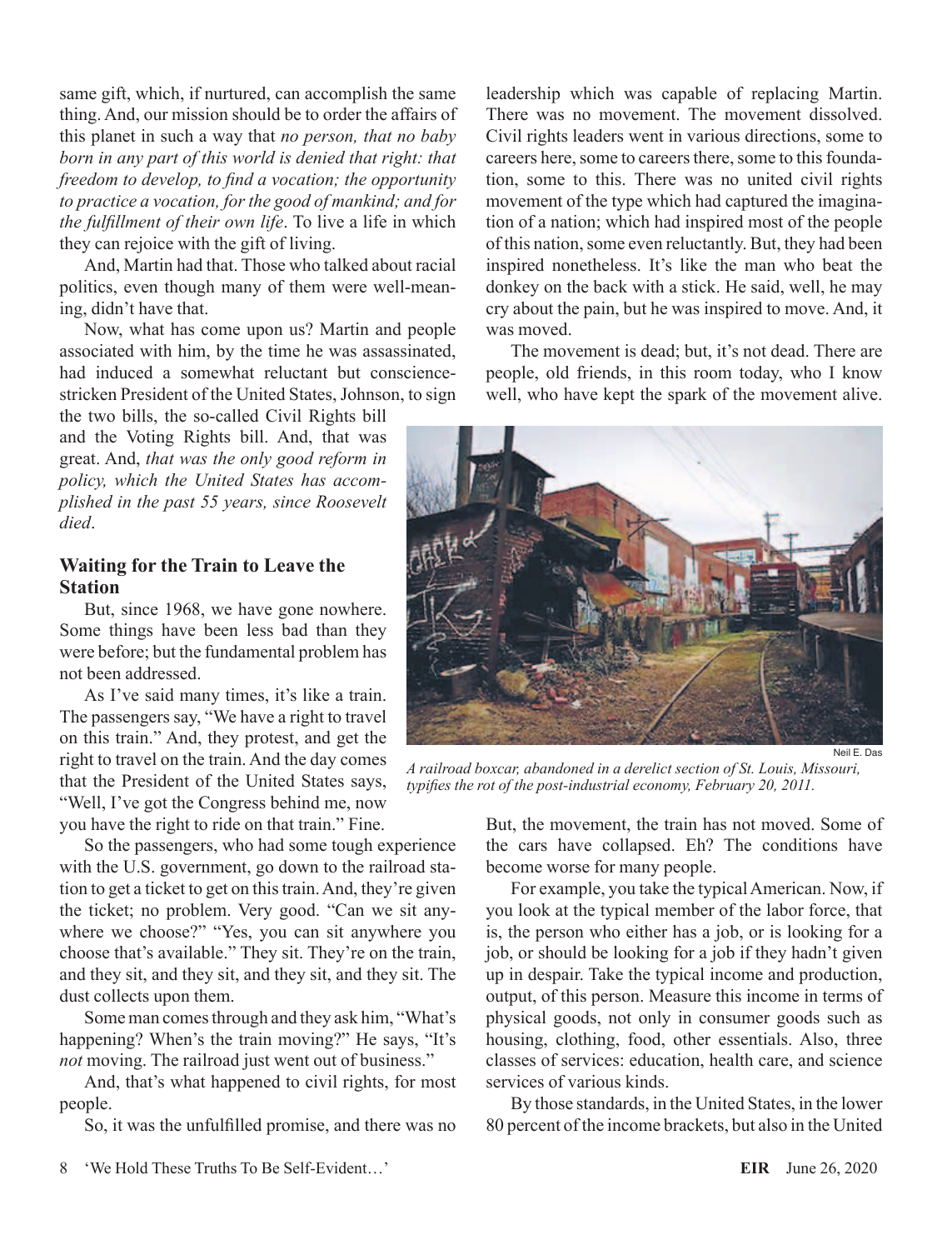States as a whole, the income per person, in the labor force today, is *half* of what it was 25 years ago. And, this is expressed by the fact that, where one person as a wageearner could have supported a household in the late 1960s, it takes two to three incomes in the comparable family, *not* to quite make that standard of living today.

Look at the cost of housing. Look at all kinds of costs, the purchasing power of the income today, what people have lost, why families work three jobs or more in the family, just to keep the family together. Things have become worse.

All over the world, it's worse.

And, we're coming to a time of a great crisis; because, in part, of this collapse of our economy, because in the middle of the 1960s, we decided to stop investing in scientific and technological progress. The factories began to close down. Low-paid services replaced a factory job, for example. This sort of thing.

Because of that, because we're *much poorer* than we were 25 years ago, but because the financial speculation has greatly increased, we have now come to the point on the global scale, that the entire financial system of this planet, is in the process of collapse, headed toward disintegration. That is now going on. It will happen very soon. I don't know exactly what date the final stage of collapse will occur. But, it's like the *Titanic*, which is sinking, the ship *Titanic*. And, it's going lower and lower in the water. I don't know what day or what hour this ship is going to go under the water, but I know stomping on the deck isn't going to help it any. It's that kind of situation.

We've come to the point that, unless, very soon, the President of the United States, and some leaders of some other countries, makes a decision to create a new monetary system, to scrap the economic policies which have guided this nation and much of the world for the past 25 years, to reverse that, to go back to the kind of economy which is based on factories, and farms, and infrastructure development, like the great TVA production which was around here before, to go back to that, that kind of work, that kind of production; to make things better, to build more hospitals, to make more hospital beds, to produce more physicians, to improve the physical conditions of life; unless we go back to



*Construction at TVA's Douglas Hydroelectric Dam on the French Broad River in Sevier County, Tennessee, 1942.*

that kind of policy, this civilization as we know it, is doomed.

The important thing is that the very nature of the crisis is going to force people, people of influence, to face the reality that the present policies are not working, that we must scrap these policies, we must go back, in part, to those policies which served us well. We must continue the policies from the past, which were good, and scrap the more recent policies, which are bad.

In that process, as I've said on a number of occasions, if the United States is going to come out of the mess it's in, we're going to have to recognize what Martin understood, in his own terms; not necessarily my terms, but the idea is the same.

This great nation has been spoiled, over its history, since its foundation, by two evils. And the two evils are of the same form. One evil, is a bunch of parasites from Boston and New York, and so forth who were associated with the British East India Company and drug trafficking. The Bank of Boston, the famous names of the so-called Bluebloods. They call them Bluebloods, because they couldn't get any red—not enough oxygen or something, too much carbon dioxide.

The other thing which the Bluebloods were part of, were the Southern Bluebloods, were called Gray Bloods: the slaveowners, typified by the Confederacy, which is not some kind of spontaneous U.S. develop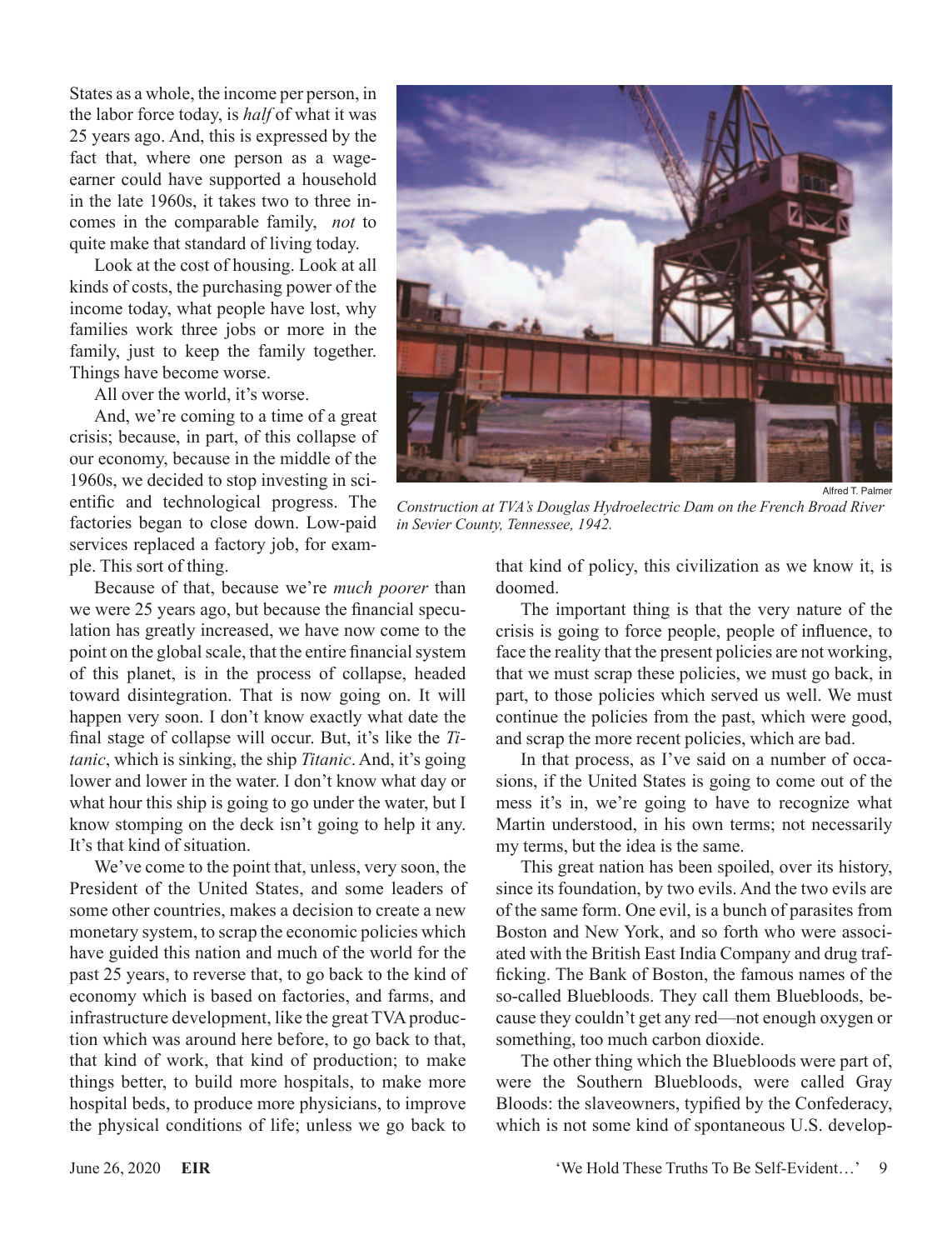ment. It was a creation by the British monarchy, first, by Jeremy Bentham, who organized it, and then Palmerston, Lord Palmerston, who organized the Confederacy and what became the Civil War. And, this country was torn apart for a long period of time by this struggle over the evil of slavery. It was torn apart in the great Civil War, one of the greatest wars, the most destructive wars of modern times, of family against family on the territory of the United States. And, out of that war, under a leader, Abraham Lincoln, we emerged with a policy.

And, Lincoln understood that our enemy was the British monarchy; and, Lincoln, I can tell you, had a war plan. His war plan was to defend the United States by taking over Canada. He had Erickson, who built the *Monitor*, the famous *Monitor*—which was only the preliminary design; Erickson had another design for oceangoing Monitors and Lincoln was prepared to build such Monitors and send them across the Atlantic to blockade every British port, and to bring the British Empire as a power to an end.

And, he could have done it. So the British Intelligence service had Lincoln shot by a British Intelligence agent called Booth, who was deployed from Canada, under the direction of Palmerston's crowd in London, to do it. And we lost a good deal of what we had won in the Civil War in the postwar period, especially after the assassination of another president who wasn't pleasing to the British, by the name of McKinley.

We got Teddy Roosevelt, whose mother was a Bullock from Atlanta, hard-core Confederacy, and whose uncle James Bullock was the head of the Confederate spy service, who trained Teddy Roosevelt in the arts of government, and we got that Confederate no-good as a president by virtue not of an election, but an assassination, arranged by British intelligence.

Then we have another President who came along later: Woodrow Wilson. Now, Woodrow Wilson was famous because his family was one of the leading Ku Klux Klan families. And, from the White House, Woodrow Wilson, as President, launched the mobilization of the Ku Klux Klan, which re-founded it not only in Stone Mountain, Georgia, but also in Pennsylvania, in Ohio, in New Jersey, in Michigan, in Indiana, in Illinois, in Minnesota, and in Wisconsin. Almost four and a half million Americans were members of the Klan in the 1920s at a time when there were about 102 million Americans in all.

And this was done by a President of the United

States working closely with people who are now called things like Metro-Goldwyn-Mayer and so forth, who were the people—Goldwyn and Mayer were two of the people involved in producing and distributing the film called *The Klansman*, later called *The Birth of a Nation*, around which the recruiting drive for the Klan was organized, under Woodrow Wilson and his successors. And there are some people who call themselves Thomas Jefferson Democrats and Woodrow Wilson Democrats today. Many of them in the eastern states have recently become Republicans. They may not have changed their nature, but they certainly have changed their sheets.

Now the problem in this country is that when you look around at injustice, you look at injustice in U.S. domestic policy, injustice against senior citizens in general, injustice against chronically ill, or the endangered ill, injustice against the poor. Then you look abroad and you look at Africa, which I'll get to here. The injustice which the United States is condoning, by supporting the British genocide against Africa today, together with the genocide which is being sponsored by a former President of the United States, today known as *Sir* George Bush, who was knighted by the Queen for his services to the British Empire, and who is involved in the genocide going on in Zaire now.

When we see the injustice which is being done, or condoned by the United States, to other countries, or the injustice which the institutions of government, such as Newt Gingrich and his kind, are imposing upon people in this country, then you say, "There's something *evil* in the United States." And, you say, "What is that evil?"

Well, the *cause* of it might not be racism; but, racism and the history of racism and slavery in the United States, is a *symptom* of the evil. And, it's the leading characteristic symptom of that evil in the United States.

And, what Martin understood, was the way to attack the problem was not to protest just against injustice, but to say, "We must use the movement to transform the United States into the kind of nation it must become, for itself at home, and in the world," which is what the significance for him was of this emphasis upon the Declaration of Independence and Constitution. That there are rights under natural law, rights which flow from the recognition that every man and woman is created in the image of God, with powers accordingly, powers which must be nurtured, and developed, and utilized.

There are no races, there is only rac*ism*. There is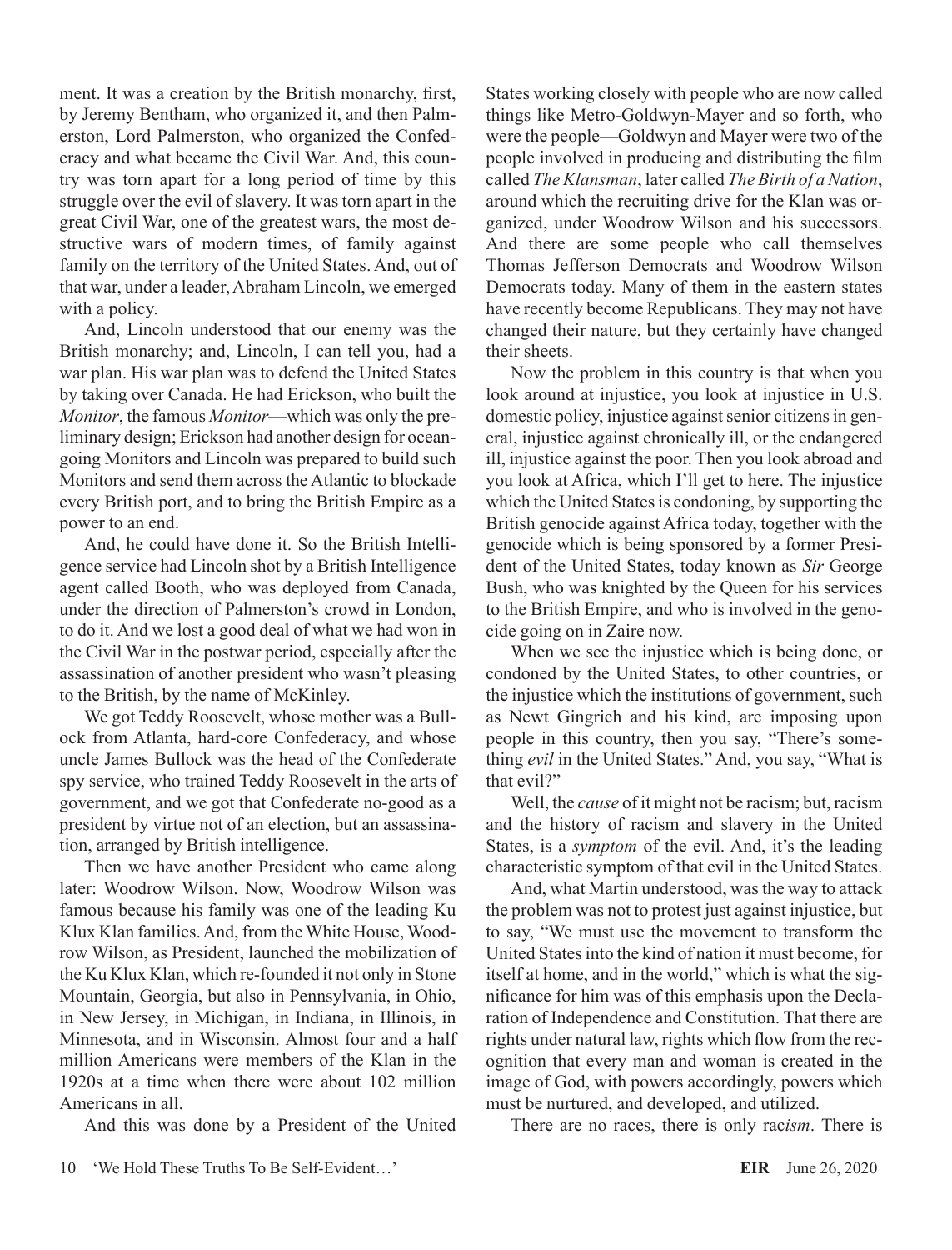only the failure to recognize that the person next to you, is a human being of the same race you are, the human race, distinct from all animals. And, that human being next to you has to be loved, because they are human, because they are in the image of God. And, if you don't love them, you are not a Christian.

No matter how *bad* they are, you don't like execution, you don't want execution of prisoners, because no matter how *bad* somebody is, who are we to say they couldn't be redeemed? Who are we to kill them before they're redeemed? It is not necessary. We can be rich enough, we can keep them in prison forever, if necessary, if they stubbornly live on like that, hoping for their

redemption, some act of redemption, so that nothing in the image of God is wasted.

#### **The Truth About Africa and Changing the U.S.'s Role There**

Let me describe the situation in Africa. *All of Africa, all of sub-Saharan Africa today, is in the process of being murdered*. I've been engaged in Africa politics directly for over 20 years, since 1975, when I first began meeting leading circles in various African countries, and was engaged since that time in projects for the development of Africa, and for addressing its problems.

Most people in the United States, including African-Americans, have no idea what Africa is like. *None*. You have a case where fresh water, *safe,* 

*fresh water* for drinking, is a crisis. A problem that can be dealt with, with pennies. You have dysenteries, problems that could be treated at the cost of pennies, if the care is there per capita. It's not there.

You have enough land area, and enough farmers, to more than feed all of Africa. But, the bugs eat the food. The diseases eat the food, when it's growing in the field. When the food is harvested, if it *is* harvested, it's destroyed by diseases, by insects, and rots. Because there's no means of preservation or transportation to handle it.

The life expectancy in Africa, in Central Africa recently, has dropped from over 50 years for an adult, to, now, between 30 and 40 years. Diseases are ravaging through the area. And, the mass murder is beyond belief. For essentially about, now, 30-odd years, Africa has been condemned to mass death.

This is not by negligence, this is by policy. And it comes from the highest levels of the British monarchy, specifically, Prince Philip, the founder of the so-called environmentalist movement, the environmentalist movement which, in the name of plant life and animals, is insisting that human beings' numbers be reduced. And this is going on in Africa. They say there are too many Africans. That's what Prince Philip, and Greenpeace, and the environmentalist movement in this country, says: "There are *too many people* in Africa!"



CHOGM

*The British Commonwealth's heads of state receive their Queen, Elizabeth II, at the Commonwealth Heads of Government Meeting in Trinidad and Tobago, November 27-29, 2009.*

Well, they're doing something about it. They are launching wars, they are launching terrorism. For example, in the recent several weeks, the government of Uganda, a member of the British Commonwealth, acting under instructions of the British monarchy's Privy Council, sent troops, including mercenaries they hired, into camps in Central Africa, where millions of Hutu refugees were living. These troops of Uganda, hiring a mercenary killer as a front, a fellow called Laurent-Désiré Kabila, who's a butcher, a criminal, one of the most notorious, disgusting criminals in all Africa. Thirty-five years' record as a criminal. And, they used that as a cover.

But, it was troops of Uganda, sent from Uganda, which went into the camps, killed many of the armed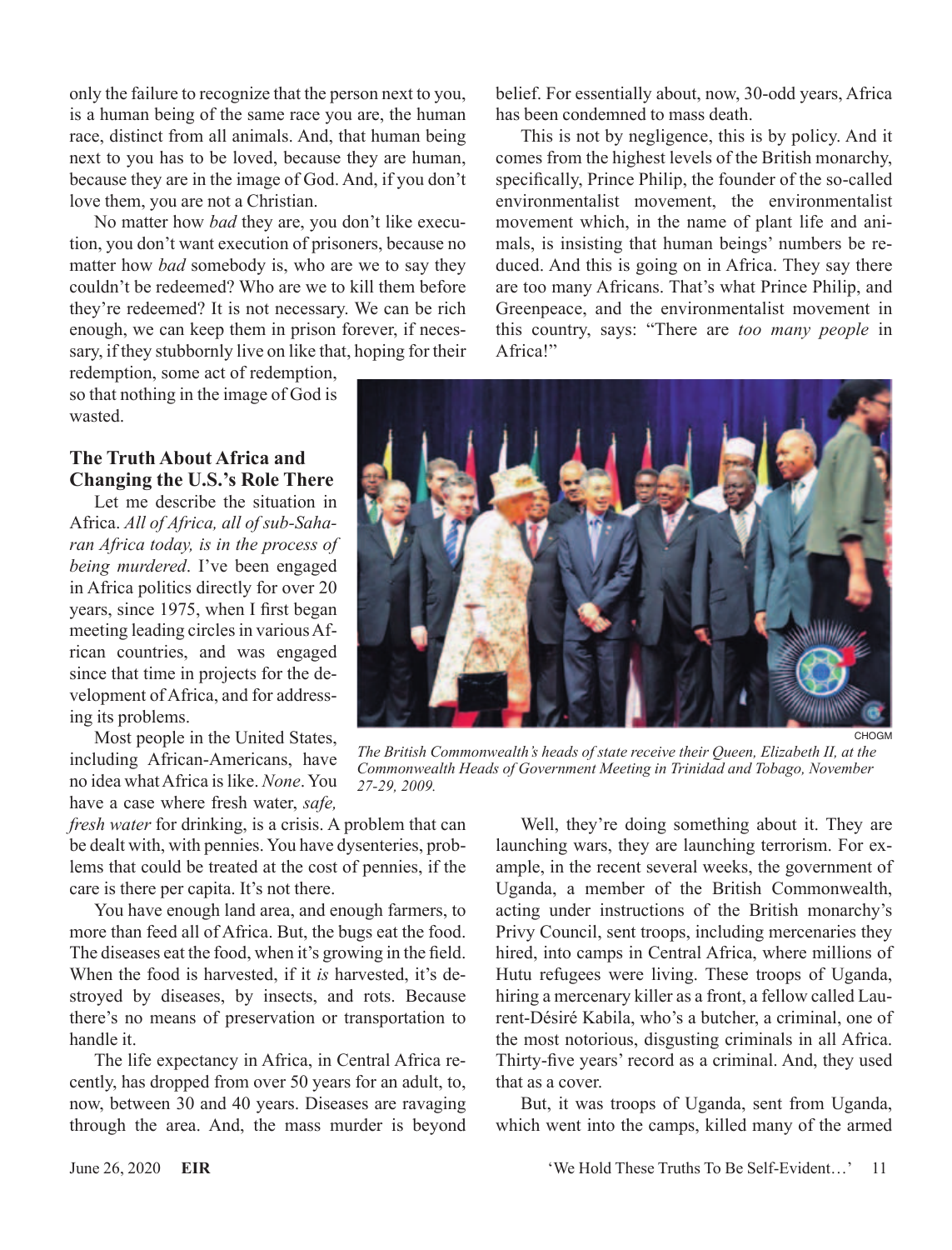people, and drove the others from the camps, in death marches, back into countries from which they were refugees, where the young men, as they approached these countries, were taken out and disappeared, never to return. They were shot. Young men of military armsbearing age, were killed off. And, the women and children fled into the bushes to die.

THESE ARE MILLIONS OF PEOPLE ON THESE DEATH MARCHES. MILLIONS. The total population involved, is a population of about 13 million of two nations, which speak the same language. These are the nations of Rwanda and Burundi. You have over two million people being slaughtered, with death rates, mass death rates, counted in terms of days and weeks. *It's the highest rate of genocide ever perpetrated on this* 

*planet*. And, it's only typical of what is being done throughout Africa.

Who protests this? Who protests this? Many in the United States are *defending* that, some are even praising this thug, this Kabila. Even African-American leaders are praising Kabila, a mass-murderer, a genocidalist working for the British monarchy, as a hero.

Recently, Sudan was attacked by the British Empire, the British monarchy. There is no "rebel force" against Sudan. It doesn't exist. I *met* with the leaders of the former opposition from south Sudan. They made peace. I met with them. We discussed their problems, personally. I met with them twice, while I was there. We have ongoing communication with them.

The British have launched forces from Uganda, from Ethiopia, and from Eritrea—*the armies of Ethiopia, the armed forces of Uganda, the armed forces of Eritrea, are moving in to destroy Sudan, under British direction*. And, there are those in the United States who will condone that, that genocide.

This is part of the same operation as the genocide in Zaire. The rate of mass murder, is there. Where is the morality in the United States which stands up and says, "Our government must not only *not* support this, but our government must *destroy* this mass murder, must halt it, and must condemn and expose those who are complicit in genocide."?

There's no difference between those who support the murderers in Zaire, who support Kabila in Zaire, and those of the German-American Bund, who sup-

ported Hitler while he was killing Jews in the concentration camps in wartime Europe. They have the same morality. And, there are many aspects of our morality, public morality today, which *echo* that same Nazi-like attitude, against the sick, against senior citizens, against those—"Look, *please die*. Don't you realize that you've run your time? Sign this piece of paper. You've done your time. Look, it's somebody else's turn next. Go out. You're costing us too much money." "Cut down this hospital, on which a community depends! It's costing us too much money." "Put all our welfare people on these HMOs, where they will die at accelerated rates," as is being done.

What's the difference? Yes, it's greater in Africa. The excuse is, "Well, we don't know anything about



*Lyndon LaRouche delivers the keynote address to a seminar in Khartoum, Sudan, sponsored by the Centre for Strategic Studies (Khartoum) in collaboration with the Ministry of Culture and Information, the Schiller Institute, and* EIR *in 2001.*

Africa." Well, why don't they find out something about Africa? We're committing crimes there. Shouldn't we be accountable for what the power of our nation does in various parts of the world?

#### **A Time of Catastrophe**

Well, what do we do at home? What do we do about the drug plague which is destroying our cities, destroying so many of our youth, especially among the poor, poor minority groups? What are we doing about the murder which is being practiced against senior citizens, against those who just happen to be poor, or against the chronically ill? All in the name of House Speaker Newt Gingrich's balancing the budget—the man who can't balance his mind.

So, in the 1960s, when Martin came, as I defined the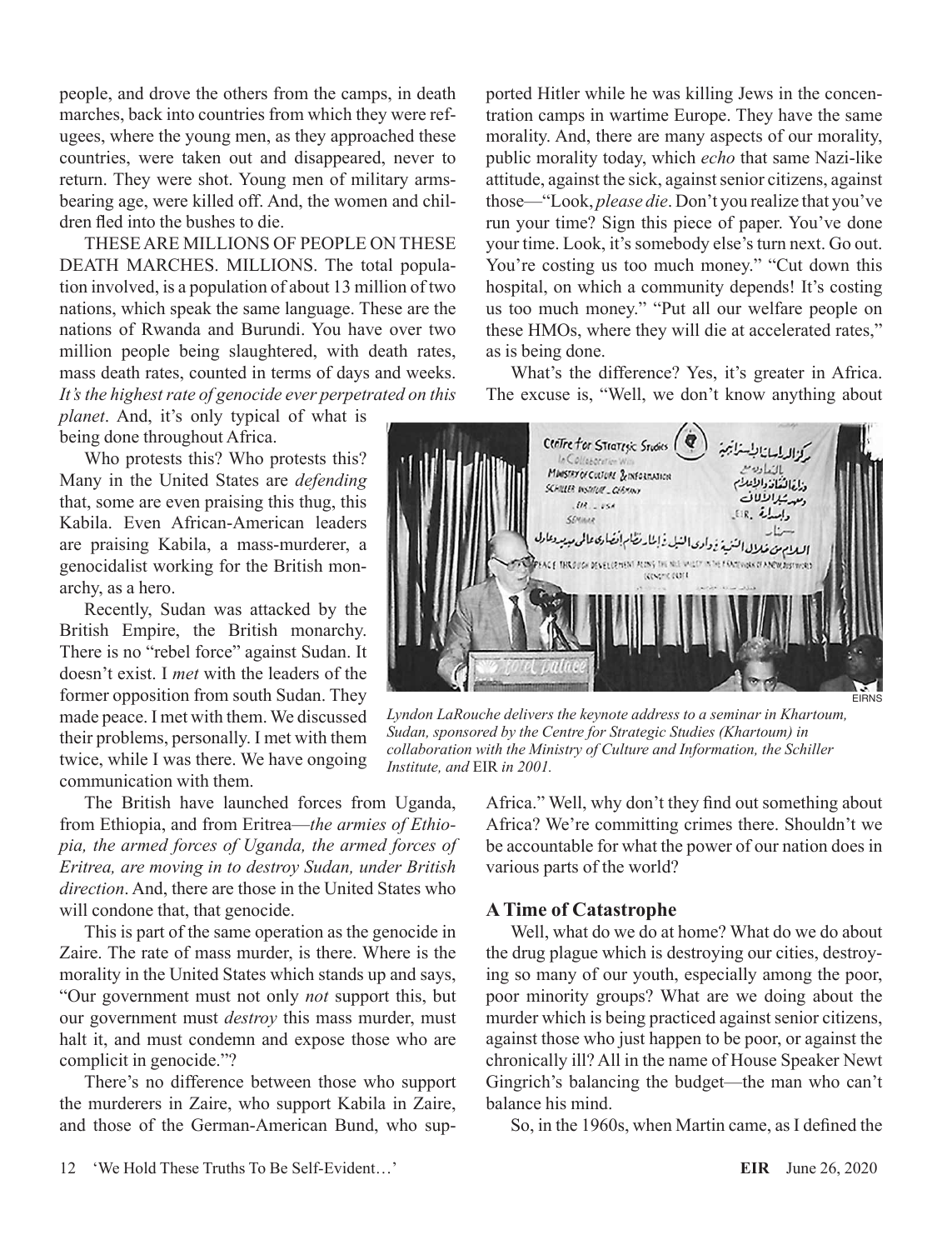hand of Providence on his shoulder, I think is the fairest way to put it, and brought together the forces of the civil rights movement, which attracted support from people of my generation, as typified by John Kennedy, a man of my generation, who had been President; that became a force in our national life, which took this nation a step upward, to become better than it had been before.

We have now come to a time of catastrophe. Things are terrible. There is no future for our children and grandchildren and great-grandchildren, unless we make a change.

Obviously, the same principles that we faced in the 1960s, face us again today. We need to recreate the movement. Not necessarily in the same form, or an imitation, but we need to create the spirit of that movement, and engage it on a larger scale nationally. Because the character of this nation is such, that the legacy of the toleration of slavery is a specific illness which rots the soul out of this nation. And therefore, the question of civil rights injustice, and understanding of that question, is crucial.

But, the communist solution doesn't work, even though many communists, and socialists and others, who were atheists, supported the civil rights movement, in part, at various times. Their philosophy is deadly, as we've seen in later times, for the civil rights. Because civil rights depends upon the principle of recognition, in one way or the other, whether you take it from *Genesis* 1, or whether you know it in some other way; to know that every man and woman is made in the image of God, to exert dominion over this planet. And therefore, every individual's life is sacred, and intrinsically loveable. *There are no races, there is only the evil of racism*.

#### **Becoming a Person Who is a Gift of Providence**

How do you translate that into personal morality? My answer is, again, the funeral service, the test of Death. Each of us faces death: how will we face it? What about all that pleasure-seeking you were doing? What about that wealth you were accumulating? What about that property you own? What does it mean? You're going to take it with you?

Or, are you going to take with you, what you have been, for all eternity? What that mortal life that's yours *has been* in all eternity? You came, and you went. What did that mean, in all eternity? Did it mean something? Were you a gift of Providence, as Martin was? Did you adopt a mission of some kind, a vocation, which meant



*The Rev. Dr. Martin Luther King, Jr., in 1964.*

that your life was beneficial, served some higher good? That you were like the man of Providence who came into the lives of the people in the community and then departed, and their lives were better thereafter? And they say, "God sent that life to us." Were you the gift of Providence?

And, if you were not the gift of Providence, as you face death, what does your life mean? It doesn't mean anything, does it? It's the wasted talent. And, therefore, people have to fight for a higher kind of selfish motive; not the motive of punishment and rewards, not gain, not greed, not envy, not any of those seven deadly sins. But, the reward of doing that which enables you to face Death, or its prospect, with a smile on your face.

I was the stranger who came as a strange little creature, born into this community. I walked through this community, and the time came when I died, and I went from this community. And, in the time between the time I appeared as a stranger to whom they gave a name—I didn't come with a name, they gave me one. What name did I give myself? Was I the gift of Providence to this community?